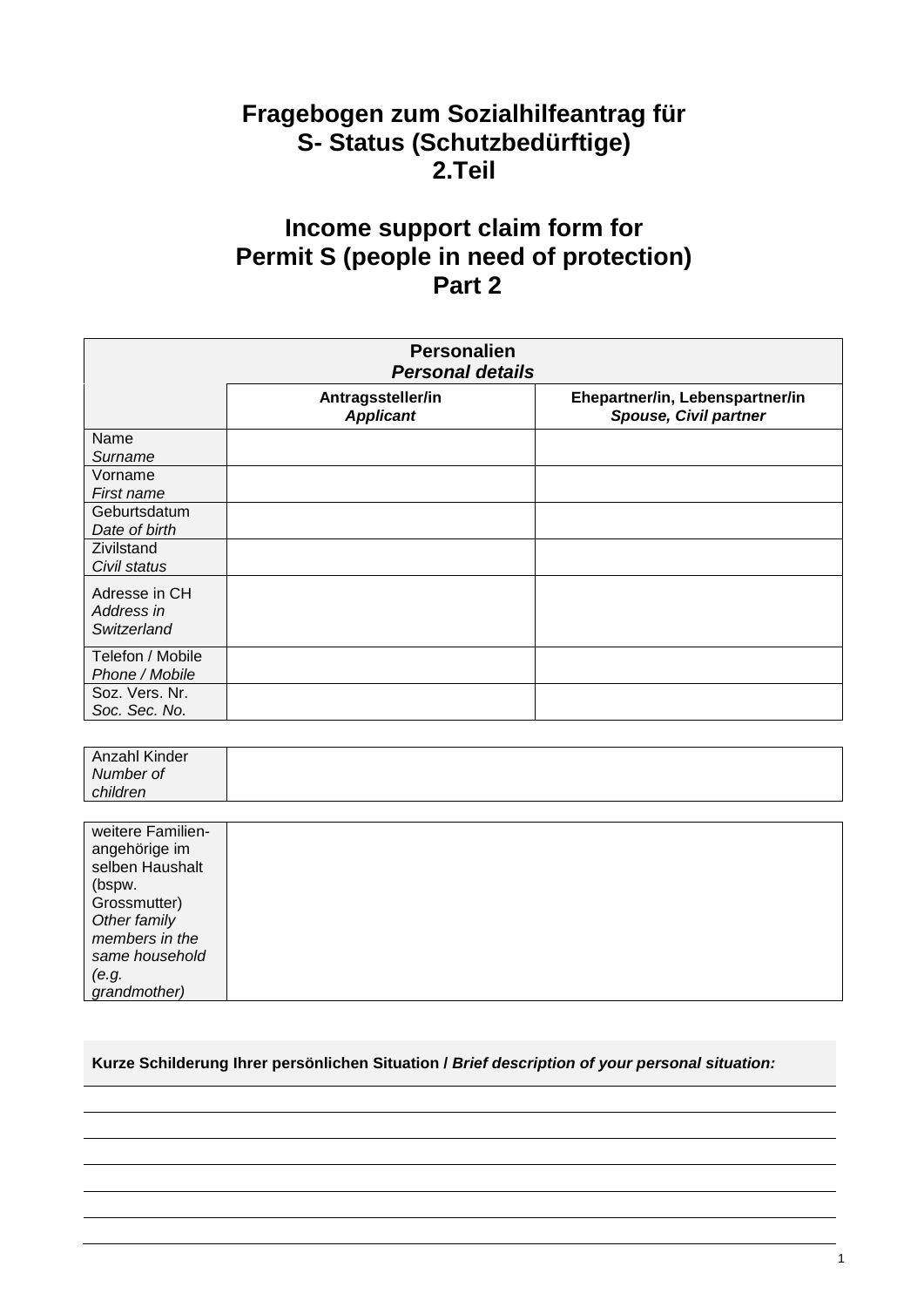| <b>Ausbildung / Beruf</b><br><b>Education / Occupation</b>                             |                                       |                                                                  |                                                                                    |
|----------------------------------------------------------------------------------------|---------------------------------------|------------------------------------------------------------------|------------------------------------------------------------------------------------|
|                                                                                        | Antragssteller/in<br><b>Applicant</b> | <b>Ehepartner/in Spouse</b><br>Lebenspartner/in Civil<br>partner | <b>Weitere Personen im</b><br><b>Haushalt</b><br>Other persons in the<br>household |
| Höchst erworbener<br><b>Schulabschluss</b><br><b>Highest qualification</b><br>obtained |                                       |                                                                  |                                                                                    |
| Erlernter<br>Beruf/Ausbildung<br>Occupation/Education                                  |                                       |                                                                  |                                                                                    |

| Einkünfte und Vermögen<br>Income and assets                                                                                                                                            |                                                     |                                                                  |                                                                                                                                   |
|----------------------------------------------------------------------------------------------------------------------------------------------------------------------------------------|-----------------------------------------------------|------------------------------------------------------------------|-----------------------------------------------------------------------------------------------------------------------------------|
|                                                                                                                                                                                        | Antragssteller/in<br><b>Applicant</b>               | Ehepartner/in<br>Lebenspartner/in<br><b>Spouse/Civil partner</b> | <b>Weitere Personen im</b><br>Haushalt (ausge-<br>nommen Gastfamilie)<br>Other persons in the<br>household (excl. host<br>family) |
| <b>Bargeld</b><br>Cash                                                                                                                                                                 | ∃ ja<br>nein<br>yes<br>no                           | nein<br>_l ja<br>yes<br>no                                       | nein<br>ja<br>yes<br>no                                                                                                           |
| Bank, Post,<br>Wertschriften, Anteile etc.<br>Bank, post office,<br>securities, shares, etc.                                                                                           | ja<br>nein<br>$\overline{\phantom{a}}$<br>yes<br>no | ja<br>nein<br>yes<br>no                                          | ja<br>nein<br>yes<br>no                                                                                                           |
| Ansprüche aus<br>Leistungen Dritter,<br>Versicherung etc.<br>Claims from third-party<br>services, insurance, etc.<br>$\rightarrow$ Art des Anspruches:<br>$\rightarrow$ Type of claim: | nein<br>ia<br>yes<br>no                             | nein<br>ja<br>yes<br>no                                          | ja<br>nein<br>yes<br>no                                                                                                           |
| Haus,<br>Stockwerkeigentum,<br>House, condominium<br><b>Grundstück Property</b><br>$\rightarrow$ Art des Eigentums:<br>$\rightarrow$ Type of ownership:                                | _] ja<br>nein<br>yes<br>no                          | _l ja<br>nein<br>yes<br>no                                       | nein<br>ja<br>yes<br>no                                                                                                           |
| Andere Vermögenswerte<br>oder Einnahmen<br>Other assets or income                                                                                                                      | nein<br>ja<br>yes<br>no                             | nein<br>ja<br>yes<br>no                                          | nein<br>ia<br>yes<br>no                                                                                                           |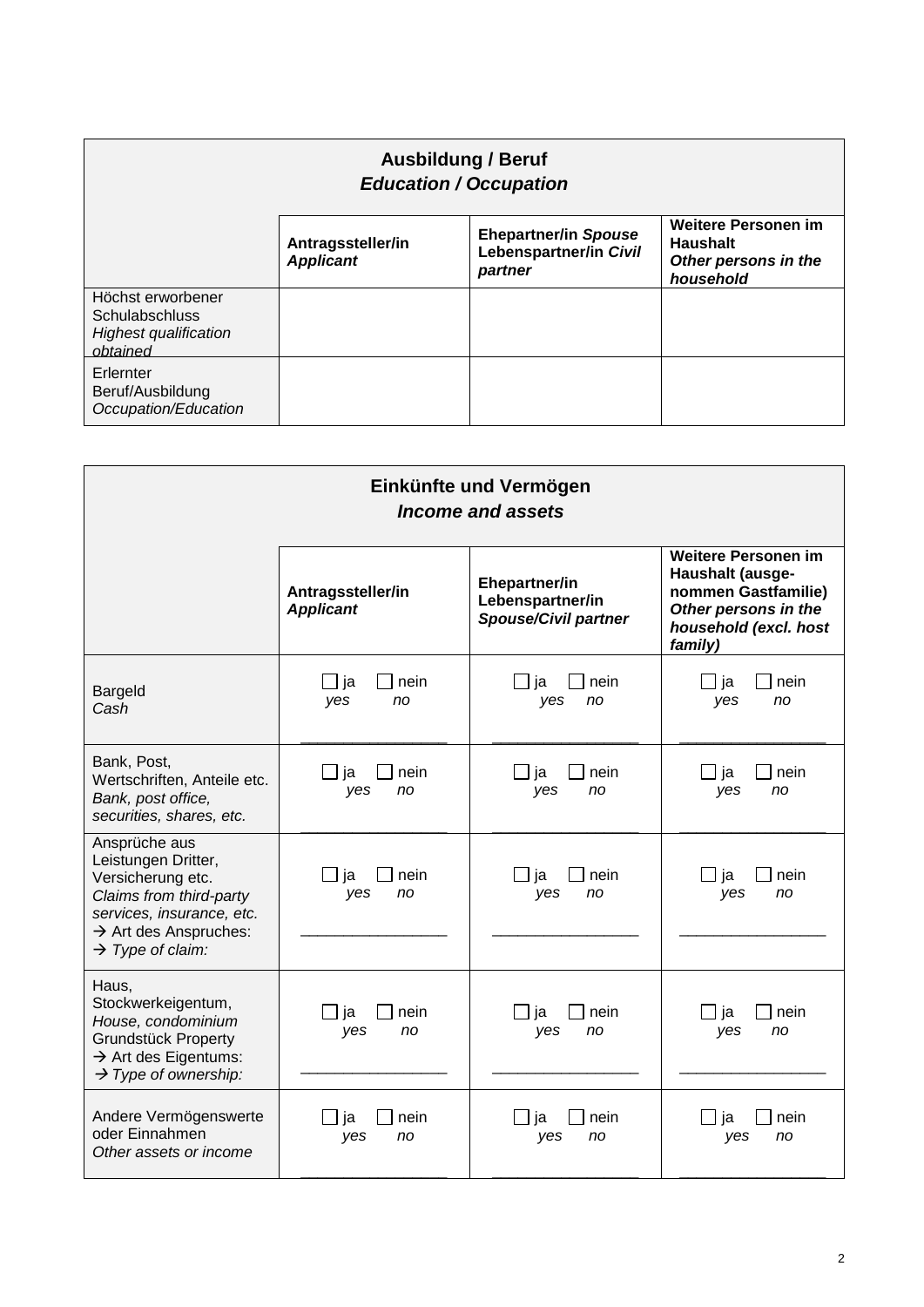| Angaben zu den einzelnen Vermögenswerten<br><b>Details of assets</b> |                                             |                                |  |
|----------------------------------------------------------------------|---------------------------------------------|--------------------------------|--|
| <b>Bsp. Name Bank</b><br>E.g. Bank name                              | Kontonummer (IBAN)<br>Account number (IBAN) | Lautend auf Name<br>Under name |  |
|                                                                      |                                             |                                |  |
| <b>Bsp. Liegenschaft</b><br>E.g. Property                            | Ort,<br>Location,                           |                                |  |
|                                                                      |                                             |                                |  |

| <b>Motorfahrzeuge</b><br><b>Vehicles</b>                                                                                    |                                           |                                                                                                                              |                  |                     |
|-----------------------------------------------------------------------------------------------------------------------------|-------------------------------------------|------------------------------------------------------------------------------------------------------------------------------|------------------|---------------------|
| Sind Sie im Besitz eines Motorfahrzeuges<br>(Personenwagen, Motorrad etc.)?<br>Do you own a vehicle (care, motorbike, etc)? |                                           | ja<br>nein<br>$\overline{\phantom{a}}$<br>yes<br>no<br>Leasing: Leasingvertrag beilegen<br>Leasing: Attach leasing agreement |                  |                     |
| Marke/Typ<br>Model/Type                                                                                                     | Kennzeichen<br><b>Registration number</b> | <b>Neuwert</b><br>Replacement<br>value                                                                                       | Jahrgang<br>Year | km-Stand<br>Mileage |
|                                                                                                                             |                                           |                                                                                                                              |                  |                     |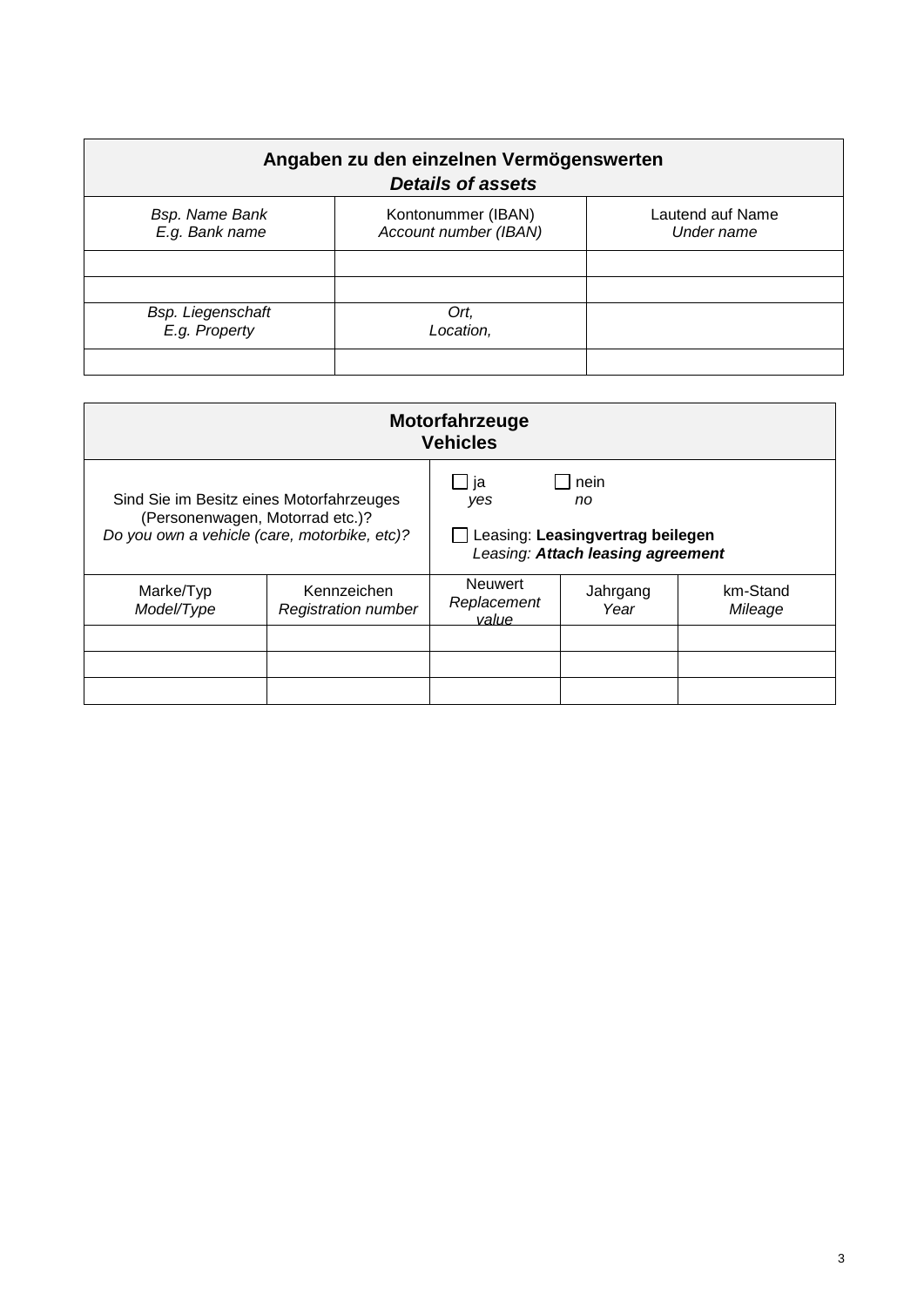## **Bestätigung**  *Confirmation*

Mit meiner Unterschrift bestätige ich, alle Fragen verstanden und wahrheitsgetreu beantwortet zu haben. Ich bestätige ausserdem, dass ich über folgenden Sachverhalt informiert bin / *I confirm with my signature that I have understood all the questions and answered them truthfully. I also confirm that I have been informed of the following:*

Sozialhilfe erfolgt nur, wenn sämtliche anderen Hilfsquellen ausgeschöpft sind oder versagen. Insbesondere ist die hilfesuchende Person verpflichtet, alles Zumutbare zu unternehmen, um eine Notlage abzuwenden, zu lindern oder zu beheben und die Dauer der Unterstützung so kurz als möglich zu halten. Während der Sozialhilfeunterstützung müssen sämtliche Veränderungen der finanziellen und persönlichen Verhältnisse sofort dem zuständigen Sozialdienst/der zuständigen Sozialhilfebehörde gemeldet werden.

*Income support is only provided when all other sources of help are exhausted or have failed. The person applying for support is required to do everything reasonable to avert, alleviate or remedy the need and to keep the duration of the support as short as possible. During the period of income support, any changes to financial and personal circumstances must be reported immediately to the responsible social services/income support authority.*

- Bei Verschweigen der tatsächlichen Verhältnisse wird die Inanspruchnahme von Sozialhilfe **als Betrug strafrechtlich** verfolgt. Unrechtmässig bezogene Sozialhilfe muss zurückbezahlt werden. *If the up-to-date circumstances are not disclosed, the claiming of income support will be prosecuted as fraud. Any income support received unlawfully must be repaid.*
- Wer für sich oder andere durch unwahre oder unvollständige Angaben, durch Verschweigen von veränderten Verhältnissen oder in andrer Weise Leistungen nach diesem Gesetzt unrechtmässig erwirkt, wird mit Busse bis CHF 10'000 bestraft. Gehilfenschaft und Versuch sind strafbar (§ 40a SHG). *Anyone who unlawfully obtains benefits under this law for themselves or others by providing false or incomplete information, by concealing changed circumstances or in any other way will be punished with a fine of up to CHF 10,000. Assistance and attempts are punishable (§ 40a SHG).*
- Für den Fall der Nichtbefolgung von Verfügungen der Sozialhilfebehörde erfolgt eine strafrechtliche Anzeige gem. Art. 292 StGB (Ungehorsam gegen amtliche Verfügungen).

*In the event of non-compliance with orders from the income support authority, a criminal complaint will be filed in accordance with article 292 of the Criminal Code (failure to follow official orders).* 

**Wer der von einer zuständigen Behörde oder einem zuständigen Beamten unter Hinweis auf die Strafdrohung dieses Artikels an ihn erlassenen Verfügungen nicht Folge leistet, wird mit Haft oder Busse bestraft (Art. 292 StGB)**

*Any person who fails to comply with the orders issued to them by a competent authority or a competent official with reference to the threat of punishment under this article will be punished with imprisonment or a fine (article 292 StGB)*

- Bei mangelnder Kooperation und ungenügenden Integrationsbemühungen wird die Sozialhilfe **herabgesetzt oder eingestellt.** 

*Income support may be reduced or discontinued in case of a lack of cooperation and insufficient integration efforts.*

**Die Sozialhilfebehörde ist in begründeten Fällen ermächtigt, Drittauskünfte bei Arbeitgebern, Sozialversicherungen und weiteren Institutionen einzuholen.**  *In justified cases, the income support authority is authorised to obtain third-party information from employers, social security funds and other institutions.*

Ich bestätige, folgende Informations- und Merkblätter erhalten und zur Kenntnis genommen zu haben / *I confirm to have received and read the following information and leaflets:*

Merkblatt, Rechte und Pflichten *Rights and obligations leaflet*